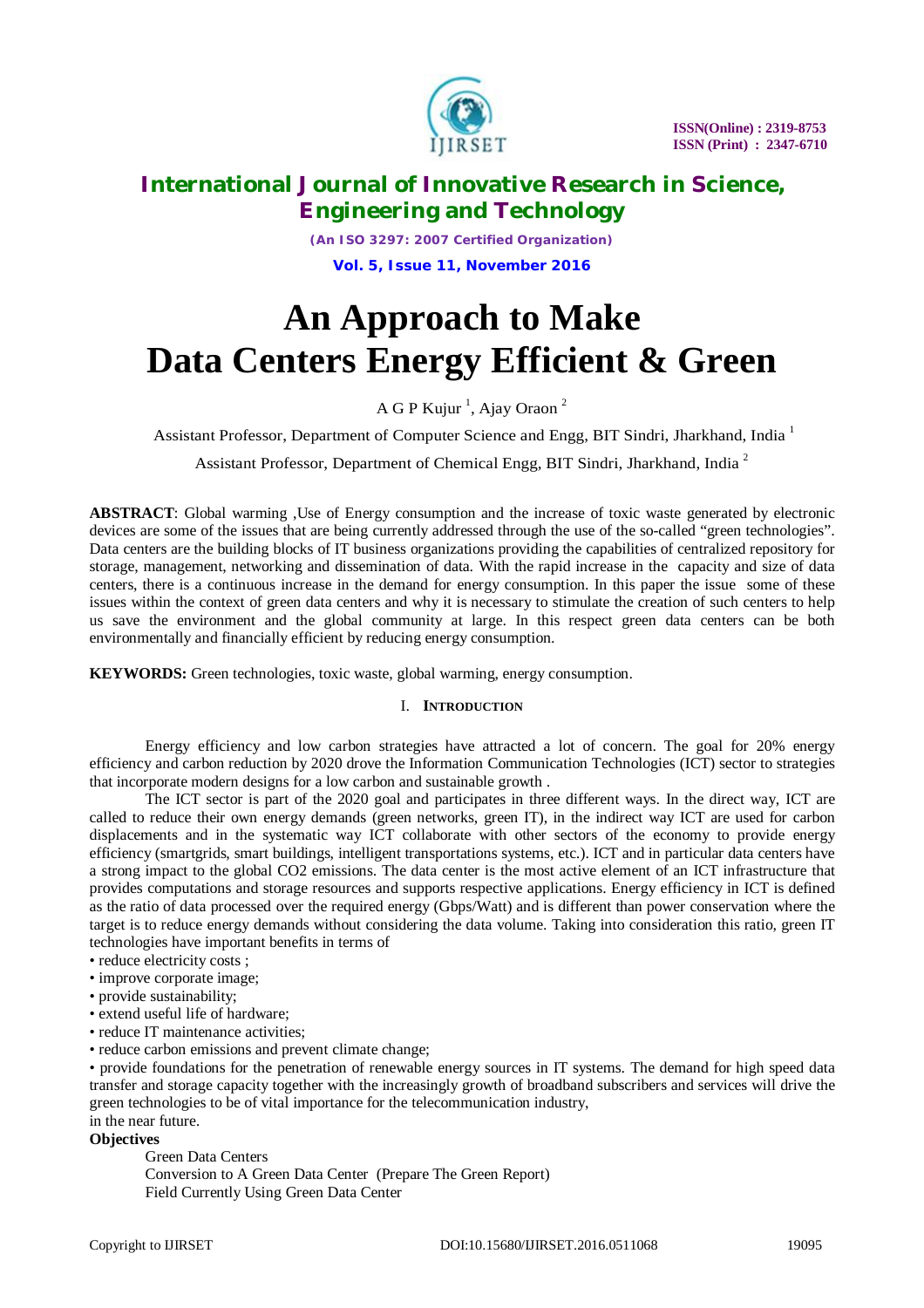

*(An ISO 3297: 2007 Certified Organization)*

**Vol. 5, Issue 11, November 2016**

#### II. **RELATED WORK**

Literature Review -In recent years the energy use and environmental impact of data centers has recently become a significant issue for both operators and policy makers. Global warming forecasts that rising temperatures, melting ice and population dislocations due to the accumulation of greenhouse gases in our atmosphere from use of carbon-based energy. Data centres represent a relatively easy target due to the very high density of energy consumption and ease of measurement in comparison to other, possibly more significant areas of IT energy use. Policy makers have identified IT and specifically data centre energy use as one of the fastest rising sectors. At the same time the commodity price of energy has risen faster than many expectations. This rapid rise in energy cost has substantially impacted the business models for many data centres. Energy security and availability is also becoming an issue for data centre operators as the combined pressures of fossil fuel availability, generation and distribution infrastructure capacity and environmental energy policy make prediction of energy availability and cost difficult . As corporations look to become more energy efficient, they are examining their operations more closely. Data centers are found a major culprit in consuming a lot of energy in their overall operations. Today's data, data centers have grown themselves significantly by continuous addition of thousands of servers. These servers are consuming much more power, and have become larger, denser, hotter, and significantly more costly to operate . data center electricity consumption will be doubled in next two years in data centers]. With the increase in infrastructure and IT equipment, there is a considerable increase in the energy consumption by the data centers, and this energy consumption is doubling every five years. . Data centers use nearly 10 to 30 times more energy per square foot than office space . Today's data centers are big consumer of energy and are filled with high density, power hungry equipment.

Problem faced -As some of the developing countries are facing huge energy crisis, the energy consumed by data centres have a great effect on their overall production of energy. This huge consumption of energy by data centers not only shortens the supply of power energy to other businesses International Journal , but also contributes towards the shortage for data centers themselves. This energy consumption also contributes towards waste of energy and environmental stewardship. There is a need to design a strategy that provides a solution to decrease the continuous demand and consumption of energy by data centers. This paper proposes a new technique that combines the workload of multiple servers onto fewer servers by properly utilizing their efficiencies i.e. hardware and software efficiencies. The proposed strategy uses a new technology called server consolidation a type of virtualization to achieve energy efficiency and at the same time reducing the effect of green house gases making data centers greener.

#### III. **GREEN DATA CENTERS**

One of the main objectives of "green technologies" is to reduce the "carbon footprint" required or generated by the computer technology. As we indicated earlier, power plants are highly responsible for the production of greenhouse gases. This is why it is necessary to reduce the demand of electricity required throughout the world, in particular, that required by computing data centers. Data centers alone consume as much power in a year as is generated by five power plants . Thus, for any data center to be energy efficiency is a must. A green data center (GDC) is similar to any other data center used as a repository for the storage, management and distribution of data. However, what makes a data center "green" is that the mechanical, electrical and computer systems are designed simultaneously to achieve maximum energy efficiency and minimum environmental impact .

#### IV.**CONVERSION TO A GREEN DATA CENTER**

The construction of a GDC is a large investment. Several steps need to be taken when a government or business entity considers the conversion of an existing data center to a GDC. The first and the foremost step is the evaluation of your data center in terms of energy efficiency. This step includes monitoring and measuring the consumption of energy for the entire enterprise . This initial step of monitoring the energy consumption allow the enterprise to estimate where energy consumption can be reduced and what equipment or hardware needs replacement. This activity obviously helps in the consideration to redesign or start a new data center.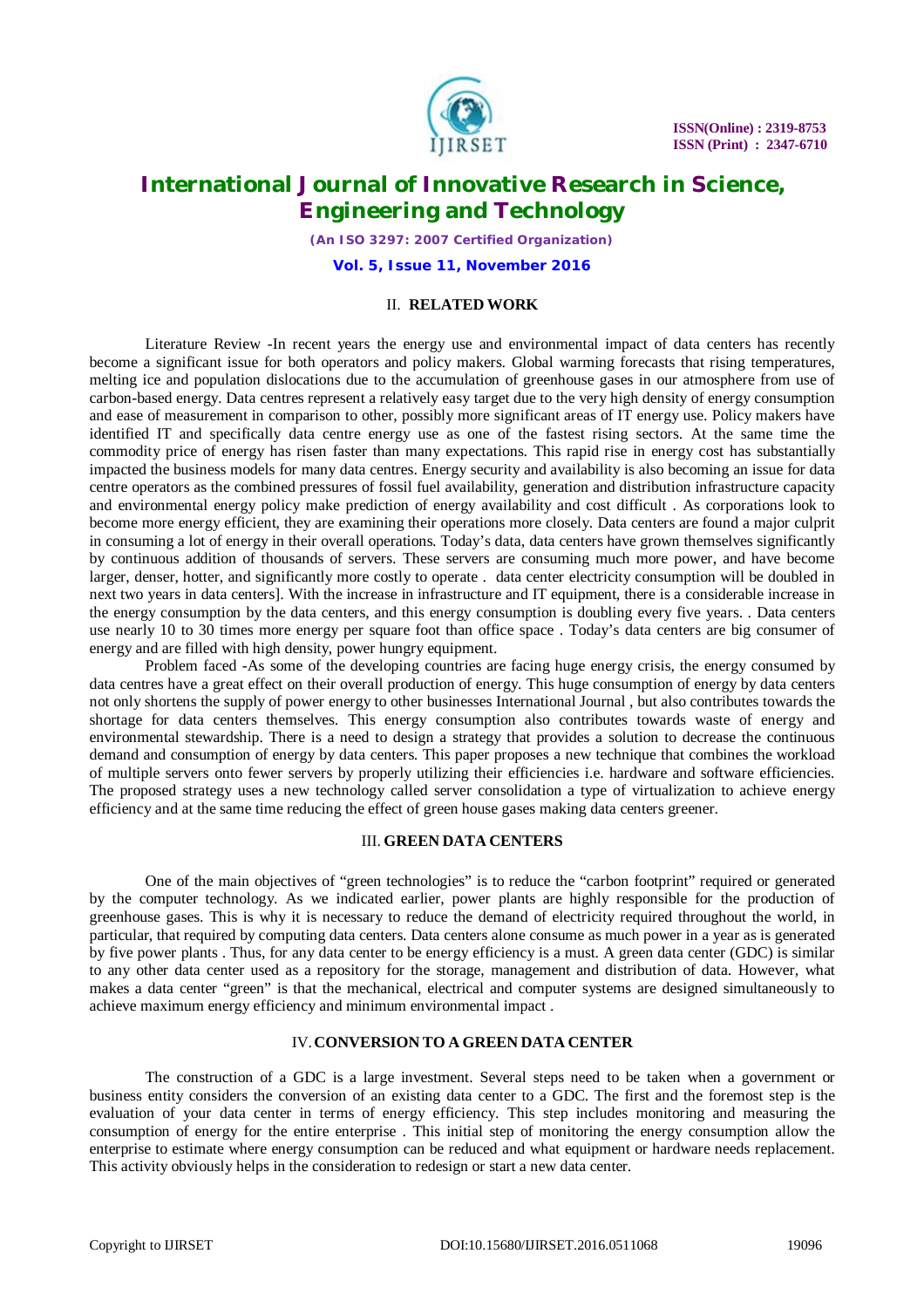

*(An ISO 3297: 2007 Certified Organization)*

#### **Vol. 5, Issue 11, November 2016**

There are metrics that can help in analyzing the "greenness" of an existing data center. Two of the most popular metrics that can measure the "greenness" of an existing data center are Power Usage Effectiveness (PUE) and Data Center Efficiency (DCE). These metrics are calculated based on the following equations:



As an aid to the analysis of an existing data center, there are tools such as The Green Report created by RACKWISETM which calculates the PUE and DCIE from an organization's model of the data center. The report produced by this tool also breaks down resources consumption by type such as servers, network, storage equipment, or other. The Green Report is an excellent tool as it can provide the organizations with measures that can help the existing data center to become a GDC.

Estimating the energy consumption of a data center can help us to determine the enterprise baseline energy. Based on this measurement, corrective measures can be taken to transition to a GDC. Without measuring the current consumption and setting target goals it is impossible to determine if the enterprise is benefitting from the green measures . This is the reason energy consumption should be monitored after green measures have been put in place as it affects all areas of an enterprise. Some additional considerations that deserve our best attention are presented next. They will help in maximizing the efficiency of a data center and at the same time convert it to an environment-friendly center. One of the first and most vital aspect to consider is the evaluation of the current cooling system, and, if necessary, to redesign it or replace it altogether. Cooling systems are often overlooked in this transition process. A cooling system needs to be redesigned or replaced whenever it is not being used to its maximum capacity and/or it is using more energy than what was originally required . Another aspect of the cooling system that needs consideration is the unnecessary redundancy that may be present due to the dual nature of the system as a cooling and heating system . A basic rule of thumb for this type of system is to have a backup system that guarantees the functioning of the system 24/7. It is interesting to observe that, although most businesses have the acumen of projecting their future needs in terms of a cooling/heating system, they often neglect to evaluate their current one and how it is performing . In terms of energy consumption, it is important to concentrate on the current needs and not create unnecessary backup systems. In the area of IT, and related to cooling and heating system, an important aspect to consider in the transition-to-green process is that of using adjustable equipment. Among this type of equipment, it is necessary to consider scalable blade servers . Servers of this type have a great computing power while occupying a small area and taking less time to cool. In addition to scalable it is recommended that modular systems be used based if necessary. Still within the IT area other suggestions to upgrade to a GDC are the use of energy-efficient servers and the use of high-efficiency power supplies .

#### V. **FIELD CURRENTLY USING GREEN DATA CENTER**

It needs to focus on reducing energy demands and thus improve the environment impact. In the process they need to help the students and community by making them aware of the earth-friendly practices that can be practiced at home and in offices. The educational institution itself can create a green data center by using the following practices,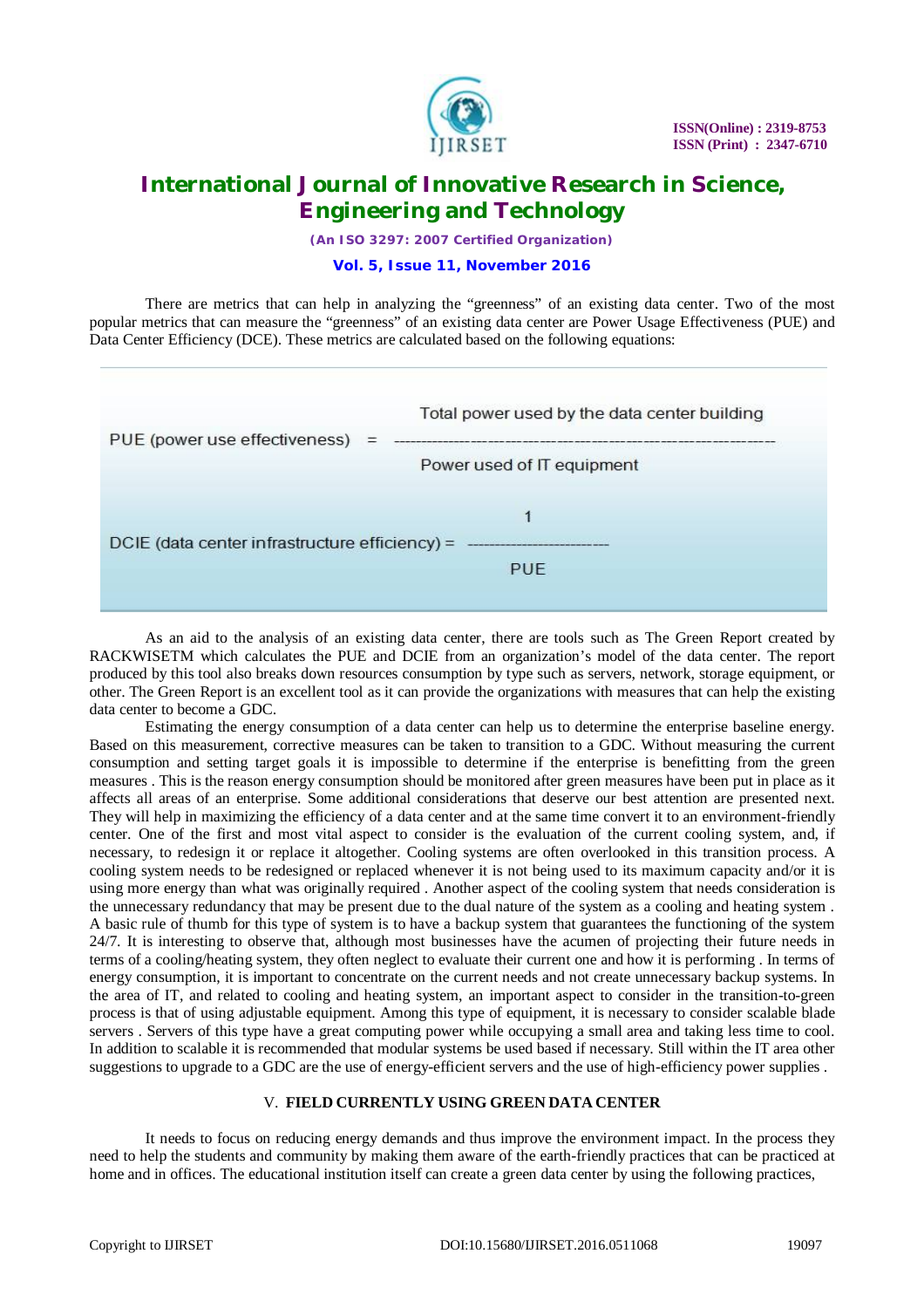

*(An ISO 3297: 2007 Certified Organization)*

#### **Vol. 5, Issue 11, November 2016**

- Regaining power and cooling capacity As the energy costs are increasing, there is more emphasis on the power and cooling infrastructure. The power scheme being used currently in the enterprise will change with the increase and decrease in usage of energy. We need to regain the best possible balance for power and cooling capacity as the energy demands of the institution change.
- Recapturing resiliency The increase in energy costs can lead to operating resiliency, thus raising the issue of reliability and performance. We need to use measures that do not affect the performance uptime and, at the same time, help to save energy.
- Reducing energy costs Apart from the benefit of reducing the operating costs by reducing energy costs, the companies are being offered incentives from local utilities and state energy funds for using practices that reduce consumption of energy. According to a survey, fewer than half the computer users take advantage of the power management settings on their workstation.
- Recycling end-of-life equipment Recycling has both financial and environmental benefits. A somewhat slow Fax or a printer machine may not fit into a busy IT office environment but can work for a Non-profit organization office. The other largest consumer of energy is the industry sector. Various companies such as IBM™ and Dell™ have taken initiatives to create a GDC and are also trying to follow the earth friendly practices. IBM has taken some measures to cut the energy consumption and in the process it has launched a project known as "Big Green Innovations". The skills of the business consultants in energy and utilities industry can be combined with the power of its supercomputers. Experts can devise models to measure the usage of energy in the supply chain of a company and use the supercomputers to figure out alternate methods to save the consumption of energy and how to restructure the company's network. IBM™ launched the standard-size building blocks that use a modular design that cuts the energy consumption of the center into half as compared to the other data centers .

#### VI.**CONCLUSION**

The primary concern before and after converting to a green data center should be power management. Most of the administrators are not comfortable monitoring power usage because the main concern is performance. The administrators are more concerned about performance uptime and not the power usage. This practice needs to change and power usage should be measured and monitored where needed. Even after converting to a GDC, the enterprise needs to monitor the usage to reap the benefits of the transition-to-green process. The vendors can also help in power management by selling energy efficient hardware or recyclable hardware. Based on the growth of the industry, the power needs are increasing and thus there is a need to monitor the power usage. As the power needs increase, more earth-friendly measures can to be taken to help the environment. Also, the management and administrators need to discuss the increasing needs of the data centers. The power scheme currently used in a data center will change with the growth of industrial as well as the educational sector.

#### **REFERENCES**

- [1] M. Bertalmio, G. Sapiro, V. Caselles, and C. Ballester, "Image inpainting", in Proc. SIGGRAPH, pp. 417–424, 2000.
- [2] A. Criminisi, P. Perez, and K. Toyama, "Region filling and object removal by exemplar-based image inpainting.", IEEE Transactions on Image Processing, vol. 13, no.9, pp. 1200–1212, 2004.
- [3] Marcelo Bertalmio, Luminita Vese, Guillermo Sapiro, Stanley Osher, "Simultaneous Structure and Texture Image Inpainting", IEEE Transactions On Image Processing, vol. 12, No. 8, 2003.
- [4] Yassin M. Y. Hasan and Lina J. Karam, "Morphological Text Extraction from Images", IEEE Transactions On Image Processing, vol. 9, No. 11, 2000
- [5] Eftychios A. Pnevmatikakis, Petros Maragos "An Inpainting System For Automatic Image Structure-Texture Restoration With Text Removal", IEEE trans. 978-1-4244-1764, 2008
- [6] S.Bhuvaneswari, T.S.Subashini, "Automatic Detection and Inpainting of Text Images", International Journal of Computer Applications (0975 – 8887) Volume 61– No.7, 2013
- [7] Aria Pezeshk and Richard L. Tutwiler, "Automatic Feature Extraction and Text Recognition from Scanned Topographic Maps", IEEE Transactions on geosciences and remote sensing, VOL. 49, NO. 12, 2011